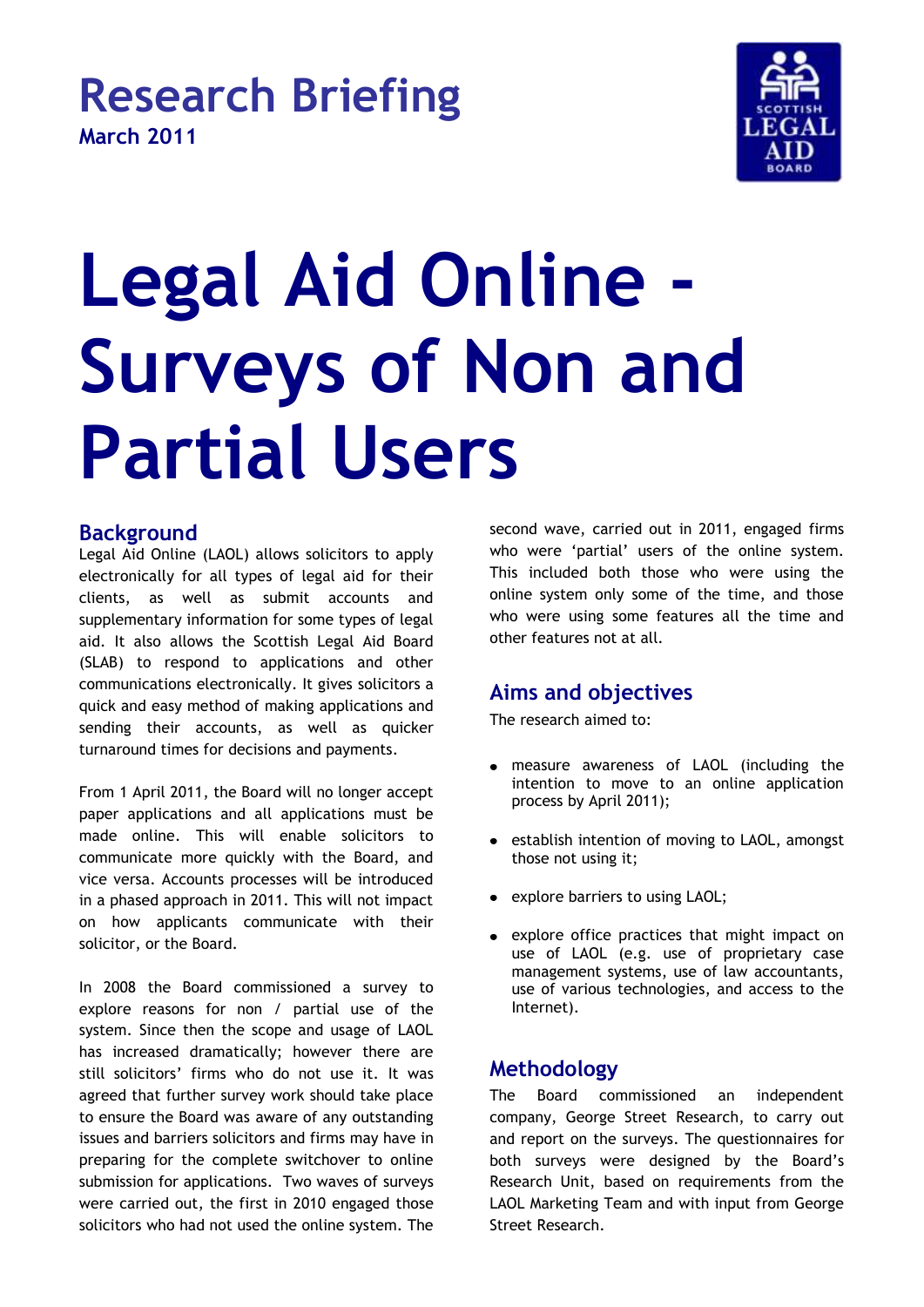The LAOL Marketing Team provided contact details (firm / branch name and phone number) for both surveys. For the partial users survey this also included detail of the firms recent usage of the online system, since this was specifically asked about in the survey. Branches of the nonusers were contacted, whilst partial users were contacted at firm level. Individual names were not provided since the way Legal Aid Online is managed within firms varies. In some firms the solicitor is the principal user, whilst in other firms this may be an administrator.

For those not using LAOL a telephone survey of branches of solicitors' firms was undertaken over a 3 week period in June 2010. 429 branches not using LAOL were selected and 328 people took part in the survey, with 168 contacts completing the survey in full. Interviewers were instructed to ask to speak to someone who could talk to them about their use of Legal Aid Online. Over half the completed surveys were with a Partner or Senior Partner (56%), and a further 24% were with a Solicitor. Other contacts included Office Managers and Administrators. (11%)

For those partially using LAOL a telephone survey took place over 3 weeks in Feb / March 2011. A total of 202 contacts (73%) were achieved from a sample of 276. Interviewers were told to ask to speak preferably to a Senior Partner, followed by a Solicitor or Office Manager. 72% of interviews were with a Senior Partner, 8% with a Solicitor and 19% with an Office Manager.

#### **Summary of findings**

#### **Non-users**

Awareness of the online system was very high; 93% knew they could use LAOL to apply for advice & assistance, civil or criminal legal aid.

79% were fully or partially aware of the planned move to online provision by April 2011. Since the survey the Board has undertaken further steps to increase awareness.

Three-quarters of those spoken to said they 'definitely' or 'probably' intended moving to LAOL.

The largest single reason for not using Legal Aid Online was that respondents had 'not got round to

it (yet)' (38%). Other reasons given by over 10% of respondents were; 'does not fit in with my style of work / office practices' (16%); 'not worth it for the amount of legal aid work we do' (16%); 'not enough time' (15%) and 'not good with computers'  $(13%)$ .

For most of those spoken to information and communications technology provision was not a barrier to using LAOL. Training, either for themselves (39%) or for other staff (30%), emerged as the main types of support which respondents would like to see in order to assist them going online.

#### **Partial users**

Awareness of the move to a fully online system by April was high (97%), although 57% were not aware that accounts can stull be submitted on paper after that date. 76% were aware that cases can be progressed online even if they began on paper. The majority of respondents felt their recorded use of LAOL (information provided by the Board) was about they same as they expected.

The biggest single reason given for LAOL not being used for all intimations or applications was that it is used for one type of work but not others (23%). 21% noted that they 'don't always have time to use it', and 18% that not all staff use it.

Many respondents reported that they are still getting used to the system, or are working towards doing everything online.

Awareness of support provided by the Board was good, although awareness of teach yourself or elearning modules online (63%) was lower than for individual training visits (81%), or the online dedicated telephone helpline (83%).

The main benefit of using LAOL was identified, by 53%, as 'quicker to get decisions on applications'.

#### **Next Steps**

The Board has gained valuable 'user' perspective on the Legal Aid Online system. There was a good response to both surveys, showing that firms are able to engage with the online system. The proportion of Senior Partners and Partners taking part, particularly for the partial users survey, shows interest at a high level.